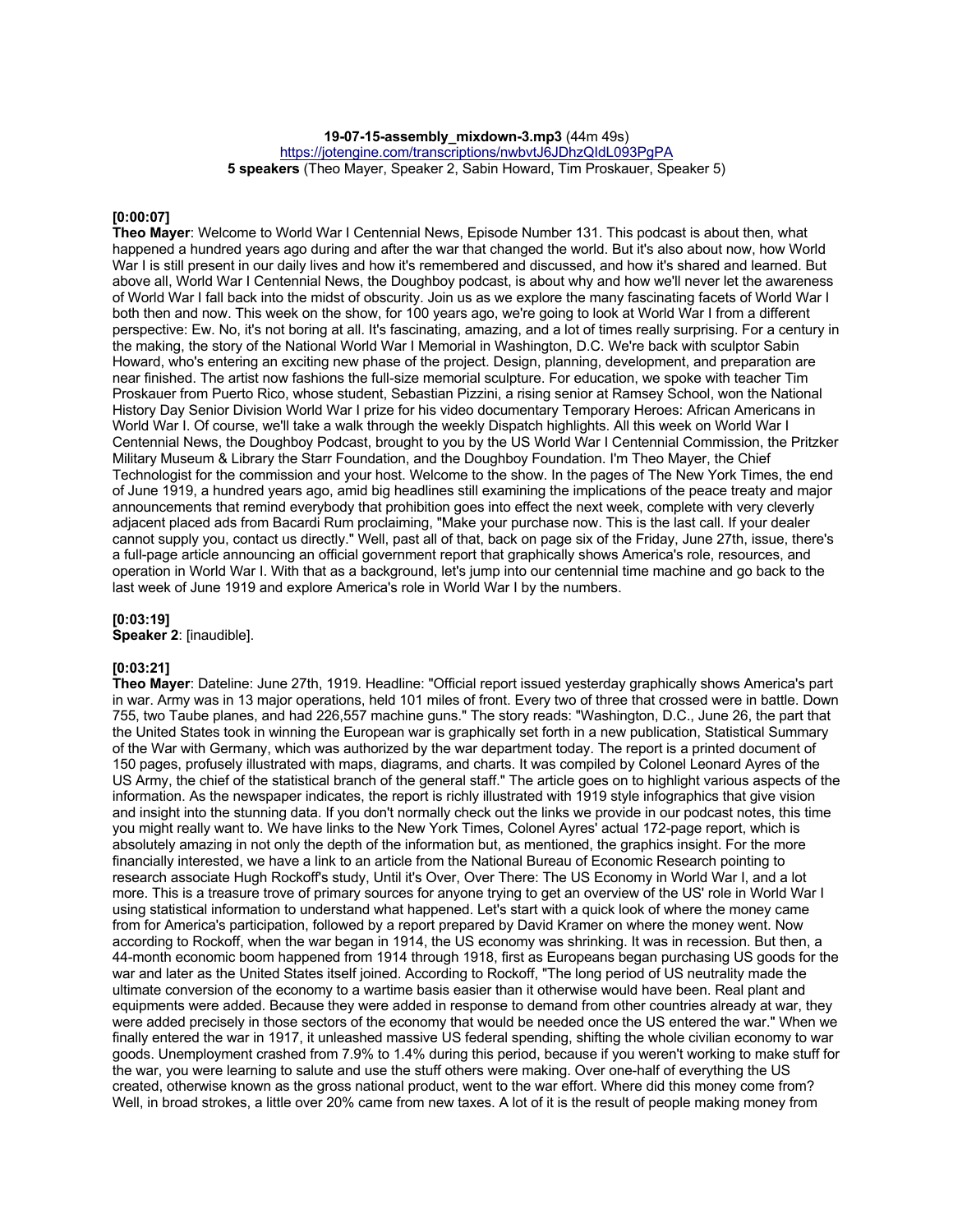the war effort. Another 20% or so from federal money creation. Now that's an inflation-generating idea where the government just prints the money that they need. Not generally considered a good idea by economists, but done. The real game-changer for America was that almost 60%, nearly two-thirds of the money, came from a brand new concept refined by the Secretary of the Treasury McAdoo, who created the liberty war bonds with an innovation. He got \$20 million regular Americans, not just financiers, to lend the government \$17 billion or a quarter trillion in today's dollars, in return for a small profit in interest. The completely unprecedented innovation was the large-scale participation by the general public. "Hey, America. Lend the government money for a few years' time, and they will pay you back, including a profit. Not only is this a good thing to do with your money, but, dear citizen, it is also your patriotic duty. Make the world safe for democracy. Defeat the Hun and be rewarded with some profit while doing it." The program was sold to them by Woodrow Wilson's promoter-in-chief George Creel and the Committee on Public Information, and with the tireless efforts of William McAdoo, to the Secretary of the Treasury. Even today, the law that authorizes the sale of treasury bonds still has its roots in the Emergency Loan Act of 1917, the war that change the world. Back to the other side of the story, where did the money go? For that, we have a special report by Doughboy Podcast researcher and writer Dave Kramer called Let Me Count the Ways. It's 1919. With the troops returning home and the peace treaty signed by the allies in Europe, the United States government does what bureaucracies always do: they collect statistics, a lot of statistics. As Newton Baker, the Secretary of War, puts in a letter to the chief of the statistics branch, "There is a general desire for the stocktaking of the effort made and the results achieved by the United States in the war." Well, okay, we won. How much more do they need to know about the results? Well, apparently, they want to know a lot more. Manpower, casualties, food, shipping, every weapon used, every round of ammunition supplied to the troops, even the number of telegrams required for communications. An average of 47,000 a day, by the way. Sure, they took the obvious numbers. Total numbers of troops, almost five million; the vast majority serving in the army. Total number sent to Europe, about two million; and even a breakdown of the number and percentages of men contributed by each state. Now the top five states were New York, Pennsylvania, Illinois, Ohio, and Texas. But here's something you might not have expected. The percentage of draftees who actually passed their physicals and are allowed to enter the armed forces, also broken down by state: the Midwest, from North Dakota all the way down through Texas, outshines the rest of the nation. The country boys outperformed the city boys. But the number crunchers are, of course, very concerned with the bottom line, or what was spent on the Great War. The grand total for direct war expenses as of 1919 is called at \$22 billion. That's hard to understand, big numbers. Here's an insight into how much money that is. It works out to an average of \$1 million spent each and every hour from April of 1917 through April of 1919. That's about \$14 million an hour in today's dollars. It's still really hard to wrap your head around these numbers, but fasten your seatbelt as you consider this: the price of victory in World War I may have been a financial bargain. A Brown University study of the Iraq War estimates that the United States spent an average of \$32 million per hour, high-tech, comparatively low casualties, and really big bucks. Oh, and a footnote. The 1919 report points out that the \$22 billion figure that the war cost doesn't include the \$10 billion in loans to the allied powers, a lot of which didn't get paid back. Again, to help people wrap their heads around the numbers, the statisticians behind the Ayres report went to great lengths to illustrate the numbers not only in graphics but also in concepts, including the Great War spending is nearly the equivalent of the cost of running the entire United States government from 1791 to the outbreak of the Great War in 1914. That's nearly the entire history of the nation. Even better, the money spent on the Great War would have financed the American Revolution for 1,000 years. Or my favorite, the portion spent by the army alone, about \$14 billion, is the equivalent of all the gold produced by the entire world from 1492 to the start of the Great War. You probably remember that 1492 is when Christopher Columbus took off from Spain to find the New World. Now all of that starts to put it into context for me. Due to the fact that the Great War ended more abruptly than anyone expected, the government also finds itself the owner of a huge supply of surplus Liberty motors, the ones used in airplanes, tanks, airplanes, artillery, and, for example, even nearly a million saddles. This for a war in which the cavalry never really figured in the outcome. Army Navy surplus stores, which first appeared after the Civil War, will reappear in America in 1920. If at the time it's any comfort to the American taxpayer, the report points out that our costs were lower than three of the other participants: Germany, France, and Great Britain. This 1919 report is a treasure trove of insight. You can bet we're going to be going back to it over the coming weeks in the podcast. You'll find links to the report itself, plus a lot of our other research, in the podcast notes. With that, we're going to fast-forward into the present with World War I Centennial News Now. During this part of the podcast, we explore how World War I is being remembered and commemorated today, as we spotlight the ongoing remembrances and commemoration activities surrounding World War I and World War I themes. For a century in the making, the story of the National World War I Memorial in Washington, D.C., we're back with sculptor Sabin Howard, who's entering an exciting new phase of the project. Now this is really our first update with you since mid-March. Sabin, how have you been?

# **[0:14:59]**

**Sabin Howard**: Good.

### **[0:15:00]**

**Theo Mayer**: You were just in the UK. While you were there, you were building what's called the full-size armatures, right?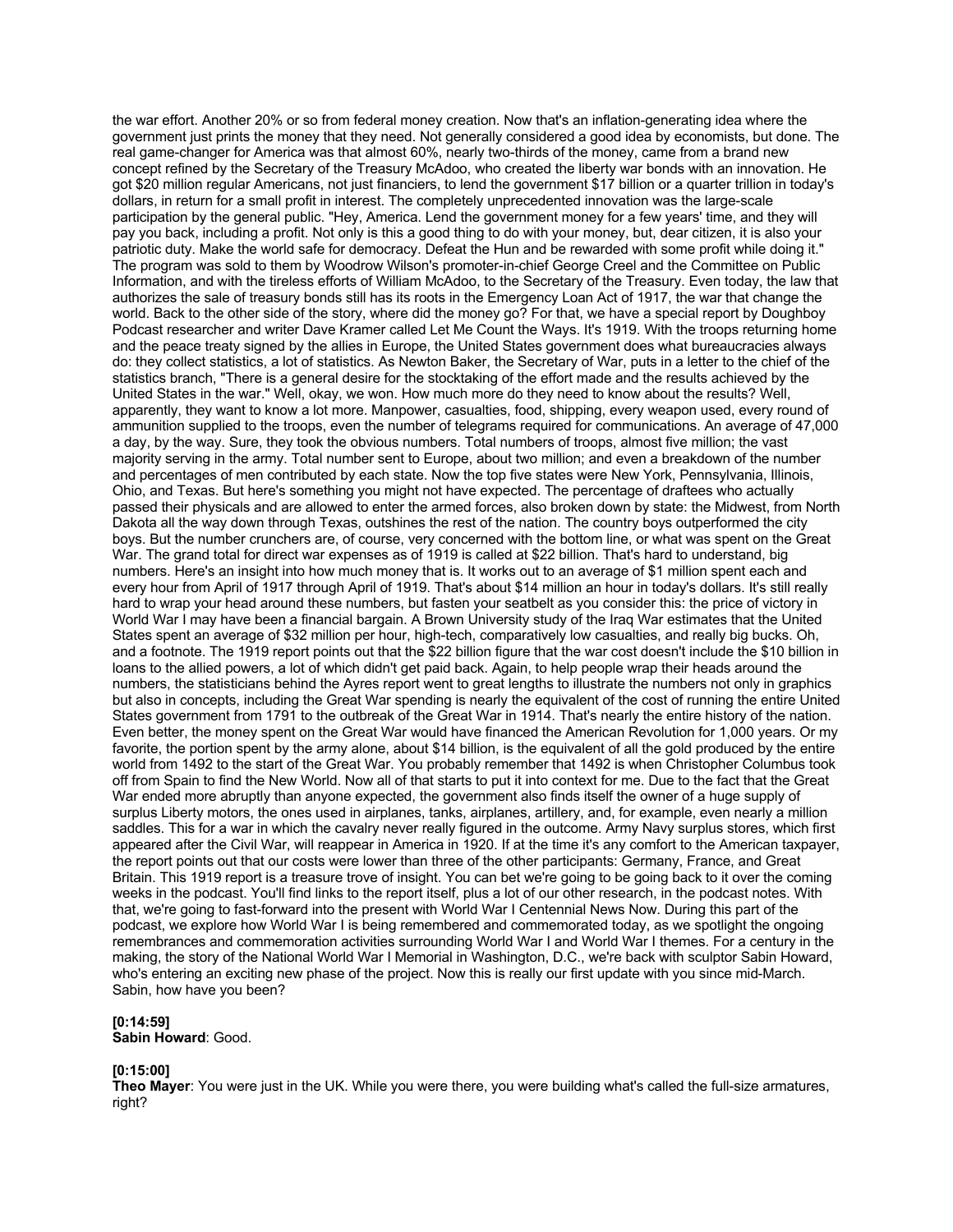# **[0:15:06]**

**Sabin Howard**: Yeah, but it doesn't have the same connotation as what armature used to be, where it was just steel that had been welded together. Then what's rudimentary underlaying form that you put the clay on top of, now, because of the digital process, we were able to scan the five-foot model that we made early this year with Pangolin. Then I went back into that on the computer with Steve Lord, who's based in New York City. He's a figurative artist that was traditional, but for the last 15 years, he's switched over to Zbrush. He has all the traditional skills of a sculptor that have now been applied to the computer age. Then we enhanced that five-foot model with his help. Then that was sent to Pangolin, and then they printed that out in the UK. We put a skin coat of clay, which was about two to four millimeters. That would translate to about a quarter inch clay on the surface. It's not like it's a finished [Armetale], but it looks quite good from a distance. The big elements that are very critical here are that the spacing between all the parts are correct. Secondly, all the proportions of the figures are correct to what I had created at the small version, which is basically a twelfth scale of what just got made.

# **[0:16:30]**

**Theo Mayer**: Sabin, one of the things that you talked to me about in the past is the scaling, that it needs to be just a little larger than life so that it's monumental. There's a lot of subtlety in all of that. But now you're actually beginning to be able to see whether all of that is working. Is that right?

### **[0:16:49]**

**Sabin Howard:** I think the big deal here is that when you go up in scale, all your errors, they increase exponentially. For example, in the first nine figures, only one of those figures was a little bit off. It was a background figure, and we already knew that it was going to need work. We said, "Well, let's just proceed and I'll take care of that in clay," because it's not a lot of moving of parts. The rhythms got multiplied. All the arcs that flow between the figures and also the kinetic energetic lean forward, the quiet moments in the first scene. Those are all accentuated because the abstract design increase tremendously when you go up in scale.

## **[0:17:26]**

**Theo Mayer**: Now you're going to be working on a really big scale. You're bringing everything over from the UK by the end of the year, I understand.

### **[0:17:35]**

**Sabin Howard**: August, I should get the first nine figures. Then by the end of the year, we should have the full composition, or very early on. Maybe in January, we should have the whole thing in the studio workshop.

### **[0:17:46]**

**Theo Mayer**: Well, your old studio was just too darn small, so you're moving.

### **[0:17:49]**

**Sabin Howard**: Yeah. The new studio is across the river from New York City. It's right off the George Washington Bridge in a town called Englewood. I'm right off of main street.

# **[0:17:59]**

**Theo Mayer**: When are you actually going to be moving in? I think you're doing it right now, right?

### **[0:18:02]**

**Sabin Howard:** Yeah. I packed up the Bronx studio. That has been hellacious because just imagine work from 15 years and 1500 square feet. A lot of stuff is in plaster because it's traditionally done. Then it's all the tools. It's just a lot to get organized. That's been going on for 10 days. I expect the stuff from Pangolin is getting shipped on July 19 from Stroud. It should arrive in Newark Port probably around the first week of August. Then it has to go through customs. That container has to be put on a truck and brought over to the shop where I unload and reassemble in the new studio.

### **[0:18:42]**

**Theo Mayer**: How big is the new studio?

### **[0:18:43]**

**Sabin Howard**: The new studio is four times the size of what I currently had. It's 100 feet by 50 feet with 18-foot ceilings and four massive skylights. They don't even make skylight sizes that large anymore. It's a 1920s brick building, completely renovated.

**[0:19:01]**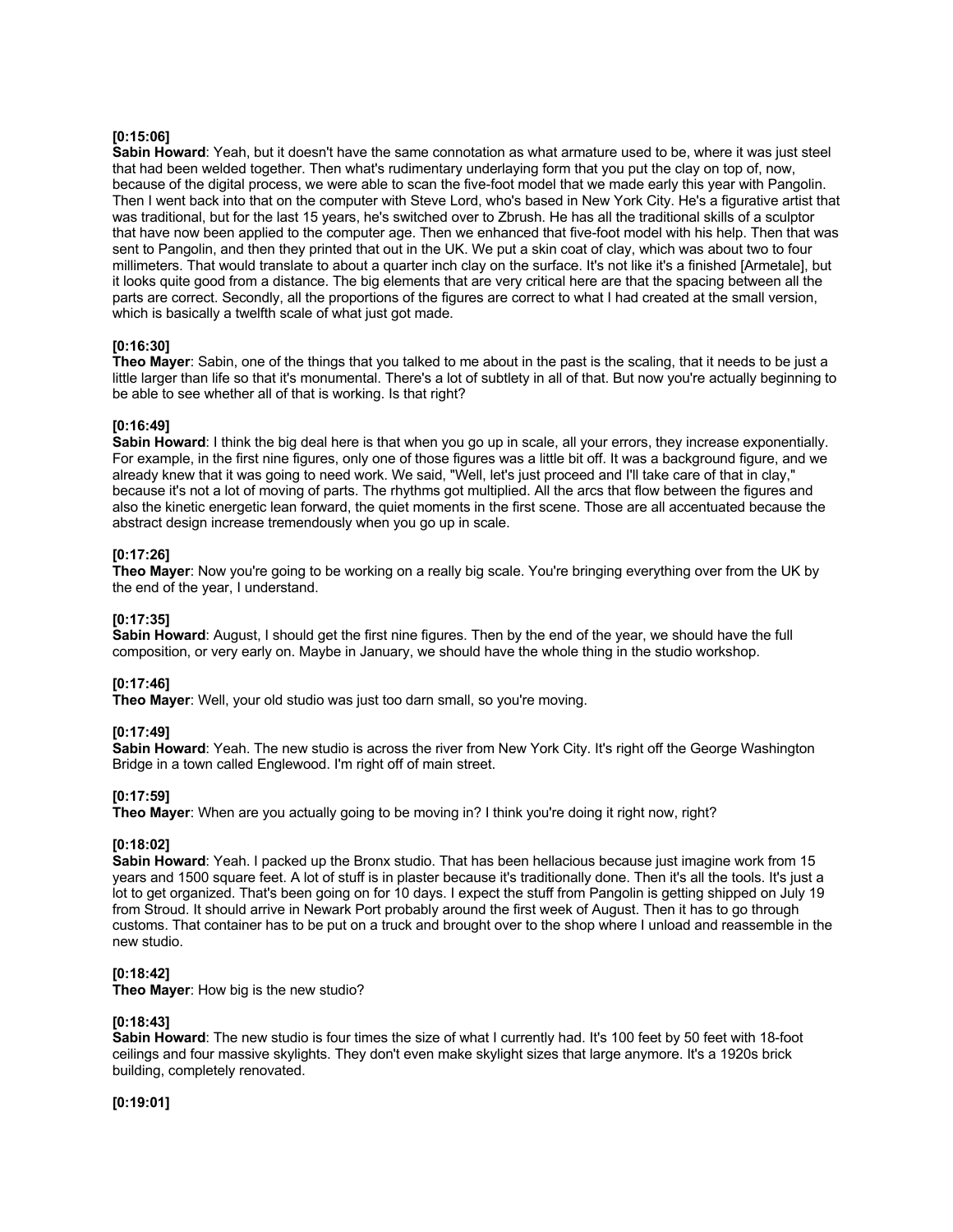**Theo Mayer**: It sounds like a really ideal working place. Now you're actually getting and starting to sculpt the final sculpture. Is that an accurate description?

### **[0:19:13]**

**Sabin Howard**: Yeah, that's very accurate in that now I finally get to do what I'm supposed to do. This has been a very difficult process for an artist who's used to sculpting five days a week, eight to 10 hours a day. I feel very happy because I've had to do all these other things prior to this, such as set up a Sabin Howard Sculpture LLC business with my wife, Traci. She's been incredibly valuable in helping me get through this. Really, I started this thing in 2015. So four years to get here. A lot of it was the composition and the renditions and iterations that had to be fixed with Edwin and Committee. Then there was all the CFA stuff. Then there's all the fundraising stuff. Then there's all the speaking engagements to explain and educate others about what this process and project is all about. Now I get to go into the shop and do what I'm really good at.

### **[0:20:07]**

**Theo Mayer**: Well, just for a moment. It traces back even earlier than that. I mean I remember a story that I either talked to you or Joe Weishaar about how you actually applied to the international competition initially and weren't selected. Then Joe got selected and he found you. It's all sort of circumstance. It sounds like it's meant to be.

## **[0:20:30]**

**Sabin Howard**: Yeah, yeah. Well, that was 2015, in the summer, when the applications went out. Justin Shubow sent me an email and said, "Why don't you enter this contest?" Then that started the ball rolling with an architect out of San Antonio, Michael Imber. That started in June, July of 2015, and the drawings took most of June, July. Then September, we found out that I didn't get to the final five, but I had a feeling, for some reason, that this was not over. I didn't know why. Then on September 14th, I got this email from Joe asking me if he would become a design partner with him.

## **[0:21:05]**

**Theo Mayer**: It sounds like the project was looking for you as opposed to you looking for the project.

### **[0:21:10]**

**Sabin Howard**: I'm a really very rare commodity in the art world today because I never worked doing the digital and technically advanced stuff until this project, so my training is completely traditional. The 32 years that I spent in the studio with live models, sculpting and drawing, the way that people did for hundreds of years since basically the renaissance and prior, that was my training. My brain got wired very differently than most people because I wasn't doing anything but training my brain to see space and create form and design it in a way that is elevating of the human spirit. Now that's not stuff that modern art talks about. Here I jump into this arena, and it's a massive project. How do you do that in the space age time, and time is sped up so much? I don't have 15 years, because that's what this project would take if I did it traditionally. I searched and searched and searched until I found a good system with Pangolin and Steve Lord in New York City so that this could be done in a relatively fast amount of time. I'm saying that four-and-half-year timeline for me to sculpt is basically six weeks per figure. That's insane. I have three sculptors working under me and myself. Six weeks comes out to about 800 hours per figure. Now I used to spend on a single figure, like my Apollo sculpture, I spent 3400 hours on that one sculpture. Sure, the digital stuff is going to cut it down tremendously because I'm already jumping in way advanced. I'm jumping in at the 50% or 60% mark. But now what has to happen is the closure of the form. It's not just closing the surface; it's taking that surface and redesigning it, elevating it to a higher level of artistic composition. This is something that's not trained today. If you were a kid and you came into this world and you wanted to be an artist like Rafael or Michelangelo, and those are the people that you aspire to, you're basically in a pickle. I was going to use the F-word. But you're really in a pickle because it does not exist. I'm not going back into the educational system. I talked for 20 years at the graduate level. This is a very sad moment, but it's also a very elated moment for me because I can do the most amount of damage making a sculpture that shows that something of this type of work, that has this elegance and beauty and speaks about us in a really elevated fashion, can still be done today. There's nothing else out there like it. But the waves that this piece will make are actually revolutionary and groundbreaking. It could set a precedent to change the direction that the art world is moving in.

# **[0:23:56]**

**Theo Mayer**: Well, the term "bridging" comes to mind.

# **[0:23:59]**

**Sabin Howard**: Yeah. You have things that happen in the culture that are the first of. Then after that, there are a lot more that follow. Because this has not been done before today, this makes it really an interesting thing.

**[0:24:14]**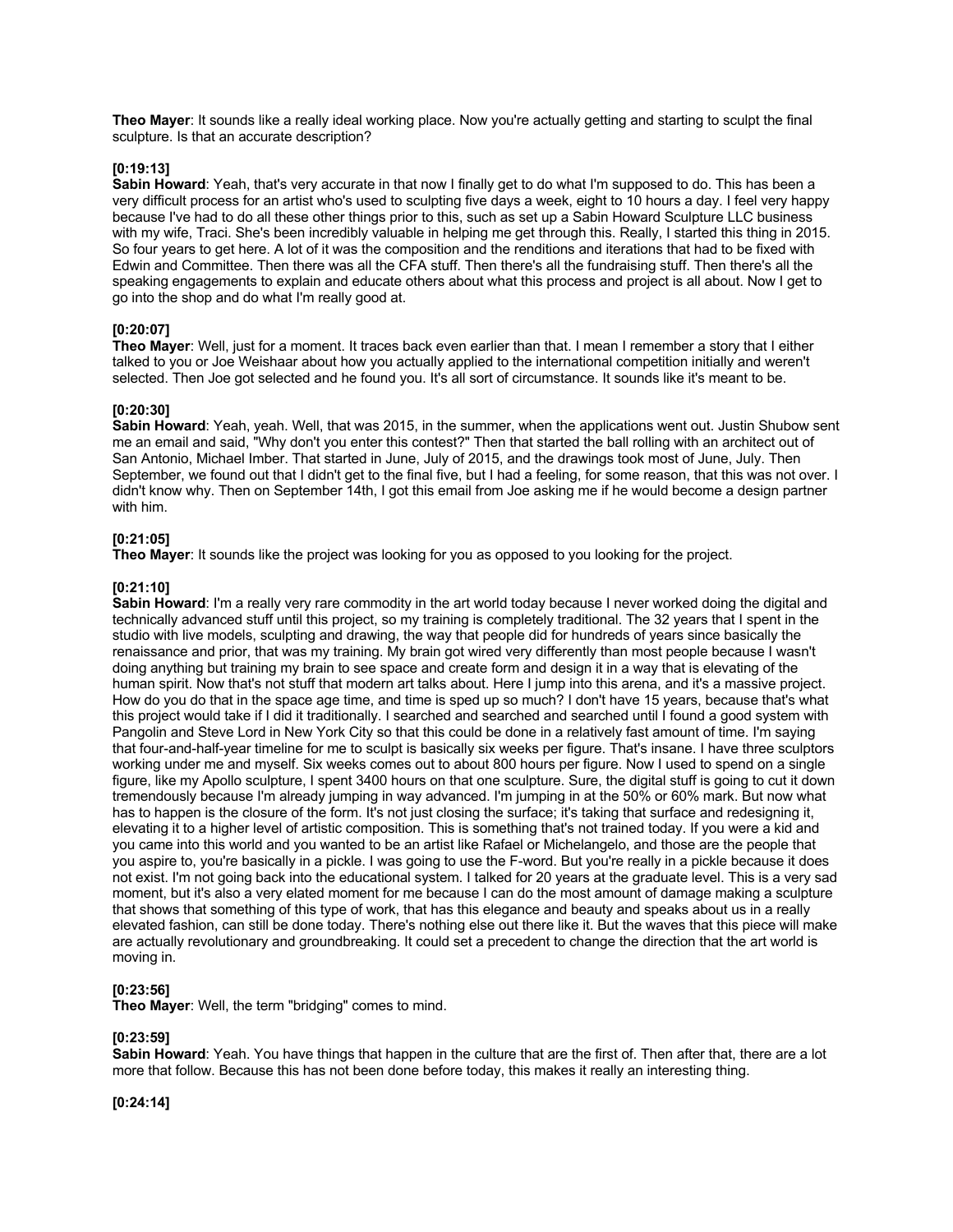**Theo Mayer**: Well, it's very exciting. If you were going to leave our listeners, who have been following the story and following the process, if you were going to leave them with a thought until we speak to you next time, what would that thought be?

#### **[0:24:26]**

**Sabin Howard**: Oh, I'd like to leave the listeners with the thought of how does art represent a culture? How does art explain about the people that have made it? Anything that you put in Washington, which is an epicenter for visitors from all over the world to come see the history of the United States, you're leaving behind a footprint that is let's call it immortal because what I'm making, it goes beyond my life. I will leave something behind for posterity. How does art represent us and how do we want to be represented as a country and a culture?

# **[0:25:07]**

**Theo Mayer**: Sabin, thank you for the update.

#### **[0:25:09]**

**Sabin Howard**: Yeah, no problem.

#### **[0:25:11]**

**Theo Mayer**: Sabin Howard is the sculptor for the National World War I Memorial in Washington. D.C., featuring an over 60-foot long bronze called A Soldier's Journey. Learn more at ww1cc.org/memorial, or follow the links in the podcast notes. For Education this week, we have a story about National History Day. As many of our listeners know, National History Day, one of the commission's education consortium partners is a nonprofit that operates a major annual international project-based history contest for students in grades six through 12. This year, more than 500,000 students submitted their historical research projects at the local and affiliate level, with top students advancing to the national contest at the University of Maryland's College Park, where the finals took place June 9th through 13th. As in previous years, a World War I history prize was sponsored by the US World War I Centennial Commission, given in recognition of demonstrated excellence in the study of World War I and its impact. The prize is awarded to an outstanding entry in both the junior and senior divisions. This year, for 2019, the prize for the senior division went to Sebastian Pizzini, a rising senior at Ramsey School in Aguadilla in Puerto Rico, for his video documentary Temporary Heroes: African Americans in World War I. The program involves mentoring and an in-depth interaction with the student and their history teacher. I'm very pleased to have with us today Sebastian's teacher, Tim Proskauer, a 25 year veteran educator who's taught in the Boston Public School System and Seattle before, as he puts it, he immigrated to Puerto Rico. Tim, welcome to the podcast.

#### **[0:27:06]**

**Tim Proskauer**: It's great to be here, Theo. Thank you for having me.

### **[0:27:08]**

**Theo Mayer**: Tim, let me start with your own background. You moved to Puerto Rico to teach. When was that and what prompted you to do that?

# **[0:27:16]**

**Tim Proskauer**: Well, I moved down here in 1999. That was because my wife is Puerto Rican, and we had just had twin babies and we had another baby on the way. At the time, we were living in Seattle, which was 3,000 miles from my family and 4,000 miles from her family. With three infant babies, we really needed a little bit more help from family. We decided that we wanted to come down here.

### **[0:27:42]**

**Theo Mayer**: Thinking about history education for a moment, as a teacher, I was wondering what your thoughts are about the role that humanities and especially history education plays for the young people?

### **[0:27:53]**

**Tim Proskauer**: The traditional role of a history teacher, which is teaching people what happened, is really, really outdated. But it has been replaced by something which is much more critical, and that is teaching students how to determine what information they actually should believe and teaching students how to be critical consumers of information. In history, that's a big part of what we do because what we try to teach today is that history is the argument about the past, it's an argument about what stories we tell and how we tell them, and what information those retellings are based on. These days, history is much more about looking back at primary sources, trying to find the voices of the people who lived at those times, and then trying to put an interpretation and an analysis to those stories as we begin to retell that story for ourselves.

**[0:28:43]**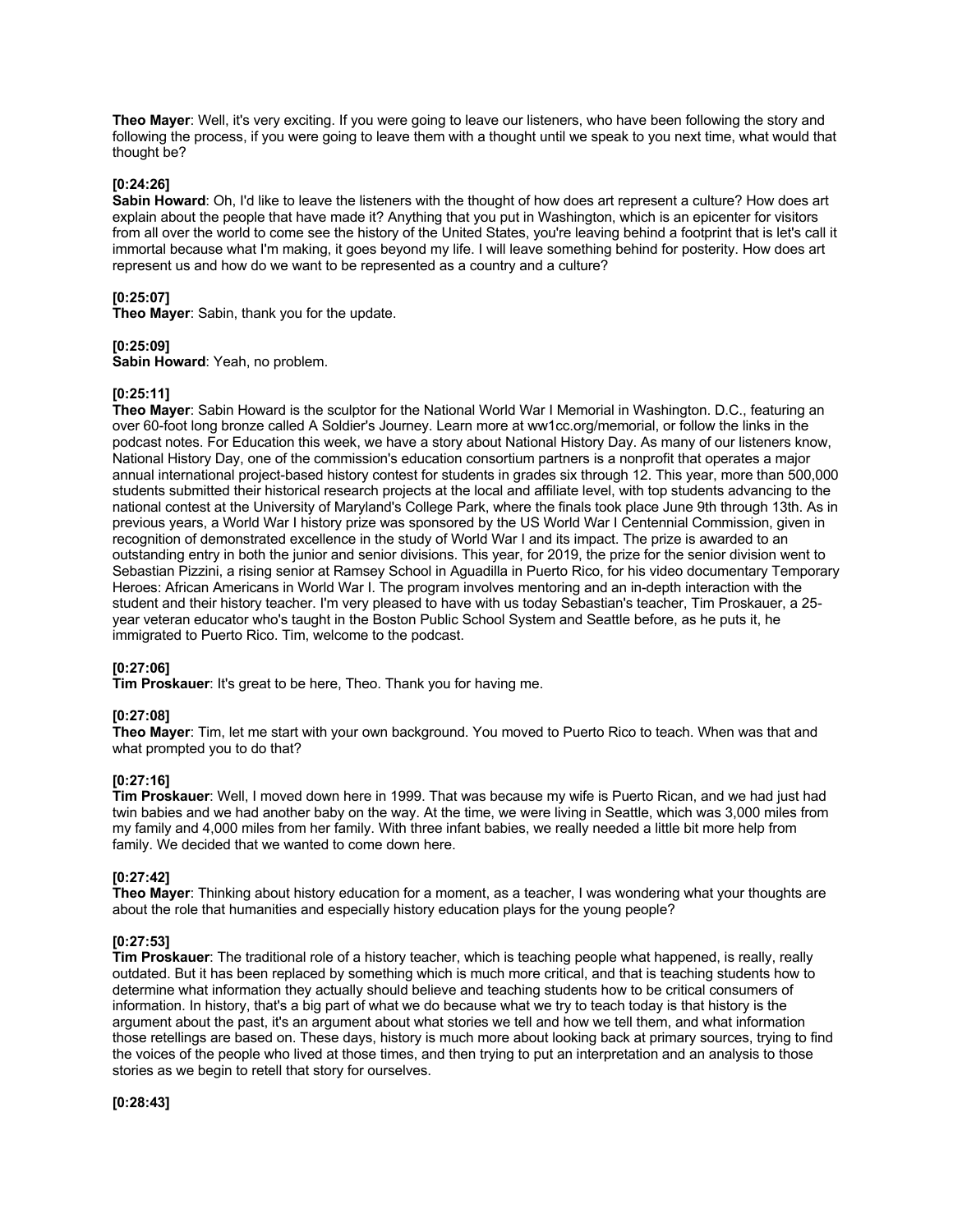**Theo Mayer**: How did you get involved with National History Day?

## **[0:28:46]**

**Tim Proskauer**: I've been involved with National History Day for five or six years now. Originally, the program was brought to my attention by Tami Elder, and brought the program to our schools down in Puerto Rico. There's another excellent history teacher in our sister school in Fort Buchanan. Her name is [Jamira Borges]. She's been a mentor to me in terms of how do you get students involved? How do you push them along? How do you really encourage them to delve deeper and come up with really original work and look for those difficult to locate sources?

# **[0:29:17]**

**Theo Mayer**: Okay. Let's shift over to Sebastian and his project. Tell us about him and the project.

# **[0:29:23]**

**Tim Proskauer**: Sebastian is a really neat kid. He's not what I would describe as the greatest student academically. He does have a lot of gifts. He's a very personable young man. He's a very engaging, he's very comfortable with technology, and he's able to solve a lot of technical problems. I've been his history teacher in eighth grade and ninth grade and again in tenth grade. Then in eleventh grade, he had a hole in his schedule, and so the counselor stuck him into this advanced research class. He and I had a previous relationship, and he seemed willing to give it a go, so we went for it. He had to do a lot of things that didn't fall into his wheel house. He had to learn new skills and he had to go beyond the first five results in Google when you search for something. Eventually, he understood the value in that and the necessity to do that when you want to do actual historical work. That didn't make it necessarily easy for him, and there were a lot of times when we had to sit down together and go through an article paragraph-byparagraph. I had to ask him, "So what do you think this paragraph is trying to say? What do you think this paragraph is trying to say? Where's the evidence that goes into this paragraph?" But that work turned out to be extremely valuable for both of us because it allowed him to really get into the window of how do you look at this information in a critical way.

## **[0:30:42]**

**Theo Mayer**: Can you describe the project? What's he trying to do?

# **[0:30:45]**

**Tim Proskauer**: Well, I had taught him World War I in the tenth grade World History class, and something had stuck in his mind. But to do a National History Day project, you really need to narrow it down. He found a few things and he's like, "Oh, I want to do the Harlem Hellfighters." At the time, I was involved in this online class through National History Day, sponsored by the Centennial Commission. We had had a whole one month session on the role of African Americans in World War I. I had a lot of background at that point. I told Sebastian, "I think you need to go a little deeper. I have a lot of different sources that I can point you towards. Let's try to go beyond just the Harlem Hellfighters and Private Henry Johnson." That's where it went. When we got into the weeds, there's so much interesting material about what it was like to be an African American in America in the second decade of the 1900s, what the war meant to the African American community. That's the story that he came to understand and then that's the story that he was able to very, very successfully tell in his documentary film. By the time he finished the script for the narration, he had basically written about a 4,000-word essay. He didn't really realize it was happening because the format that he was writing it in was just like, "I need this section. These are the images I've chosen, so I need to write down what I'm going to say." It was a really hard process for him, but because we had the time and because we had the opportunity to overcome those challenges along the way, he was able to do things he never had done before. The movie itself took him a long time to get it all put together. By the time we took it to the national contest, he had gotten rid of a lot of the technical problems, and I was comfortable that he was going to not be completely out of place displaying it on a national stage. The judges at the national contest really connected with the story he was telling and the way he was telling it. Most of the documentaries that we saw at the national contest, they had a lot higher production value, better transitions, more incorporation of live action video, more in-person interviews with participants. The first day, they go into a room with 10 other documentaries, and the judges have to judge those 10 and pick the best. The first day, they picked his. So then he's going against the top 10 in the whole country, but the judges had the same reaction that the judges from the first day had. They just really connected with the storytelling.

### **[0:33:06]**

**Theo Mayer**: The rise to the top in a field of 500,000 entries is a pretty great accomplishment. Tell us about going to the finals and what was that like.

### **[0:33:14]**

**Tim Proskauer**: I was particularly struck by the size and the scope of that event. There's literally thousands of students there, and each individual project needs to be individually judged by a panel of three. The quality of the feedback that my students received was excellent. I was very impressed with the rapid way that the judges were able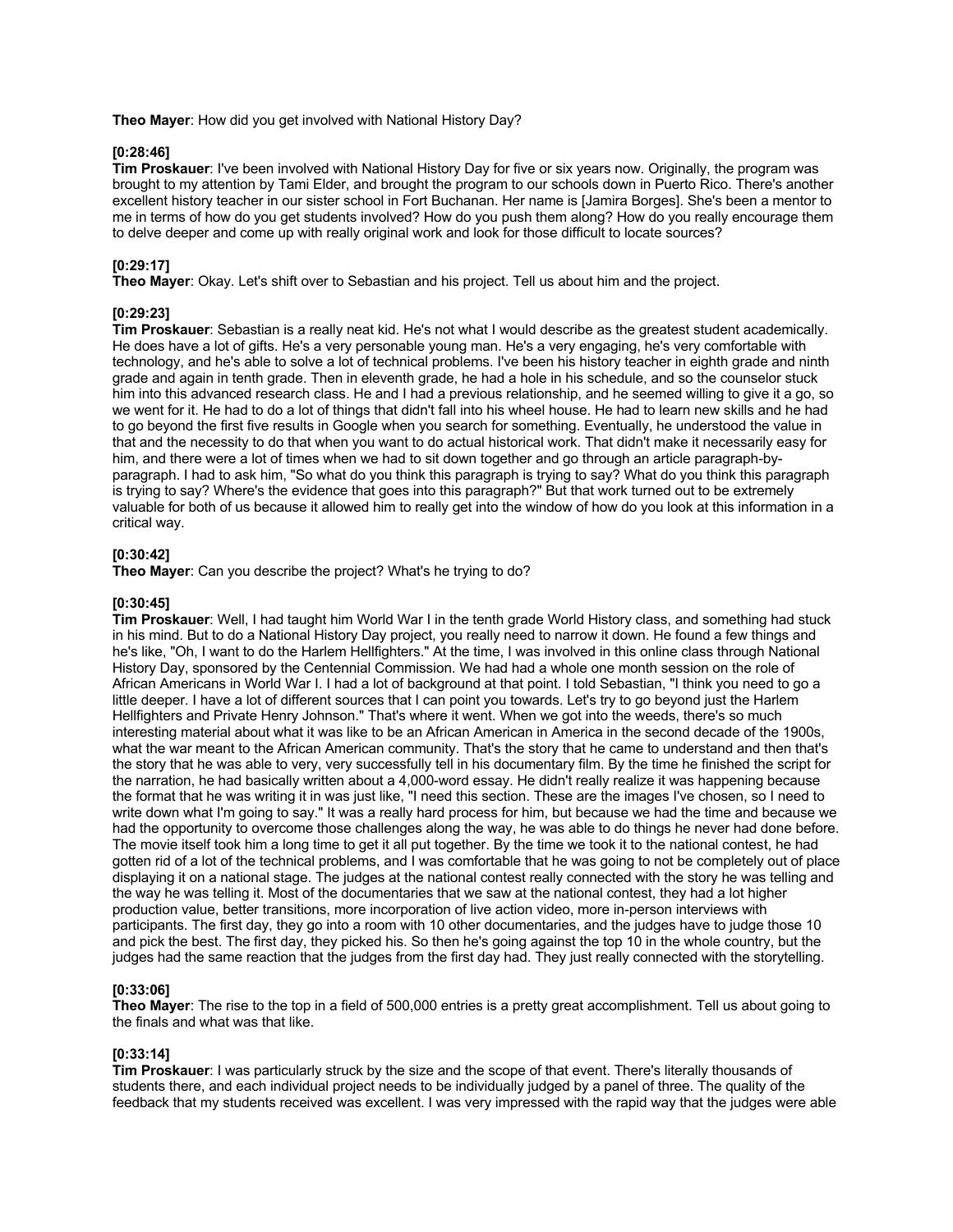to gather the most salient points of what my students were trying to say. Then to see all of those projects together is incredibly impressive. It brings out an incredibly high level of research in kids who are very young.

### **[0:33:51]**

**Theo Mayer**: Well, how do you think this is going to affect Sebastian going forward?

#### **[0:33:55]**

**Tim Proskauer**: What I can say is that he's going to go forward in life with a different level of confidence and a different image of himself as a student. I think before this experience, he and the people around him possibly saw him as somebody who was an underachiever. I think going forward he's going to have different expectations from himself and the people around him are going to have different expectations for what he can do. He also, like many people in Puerto Rico, is very patriotic regarding his home island. The experience of standing up there wrapped in a Puerto Rican flag is something that he will carry with him for the rest of his life.

#### **[0:34:31]**

**Theo Mayer**: I was wondering, do students and teachers get anything besides well-deserved bragging rights?

#### **[0:34:36]**

**Tim Proskauer**: Teachers get bragging rights. In this particular case, Sebastian is going to receive a cash prize, which I believe is paid for by the Centennial Commission. This is a very significant thing for him because it's a tangible reward above and beyond the intangible rewards. He's very excited about that. I think also his parents are happy about that too, because they invested in the cost of sending him to this competition, and I was very glad that they did.

### **[0:35:02]**

**Theo Mayer**: Okay. Tim, what advice would you give fellow teachers about how to make NHD's program effective for their students?

#### **[0:35:09]**

**Tim Proskauer**: Advocate in your school to make National History Day a class. It doesn't need to meet every day it doesn't need to be a full credit class, but if you can advocate with your administration to make National History Day a class, you're going to get a totally different feeling and a totally different set of results from your students. You're going to be able to focus 100% on the process and not worry about covering things. As a history teacher, one of my most difficult challenges is my standards. How do I teach with appropriate level of depth and at the same time address every little one of those bullets and dots?

#### **[0:35:46]**

**Theo Mayer**: Okay. How about advice for the students about why and how to get involved in the program?

### **[0:35:52]**

**Tim Proskauer**: I would say for a student who's interested in National History Day that the benefits are going to come from the search. You're going to have these moments of frustration along the way, and then you're going to have these incredible aha moments where you are looking for that elusive piece to the puzzle and you find it. Sometimes it's a person. You track down a person who can answer that ringing question that you're unable to answer. Sometimes it's a source, a document that you find that you couldn't find before. But that search brings with it a level of engagement and passion for what you're trying to do, which, unfortunately, is often lacking in what you study in school.

#### **[0:36:31]**

**Theo Mayer**: Okay. My final question to you, Tim, what's your own most important takeaway from this experience?

#### **[0:36:37]**

**Tim Proskauer**: It's much more important to engage deeply with the material that you're studying than it is to learn everything on the list. I felt like my students had a much more valuable and profound experience with history by studying one topic for an entire year than they ever could have in a survey course on US history or a survey course on world history.

#### **[0:37:00]**

**Theo Mayer**: Tim, first of all, please send our hardiest congratulations to Sebastian and his whole family. As I said, I've watched the documentary, and he did a great job telling the story. He should be very proud of what he's accomplished. No less, congratulations to you for being a really wonderful guide, mentor, and teacher, as you clearly are.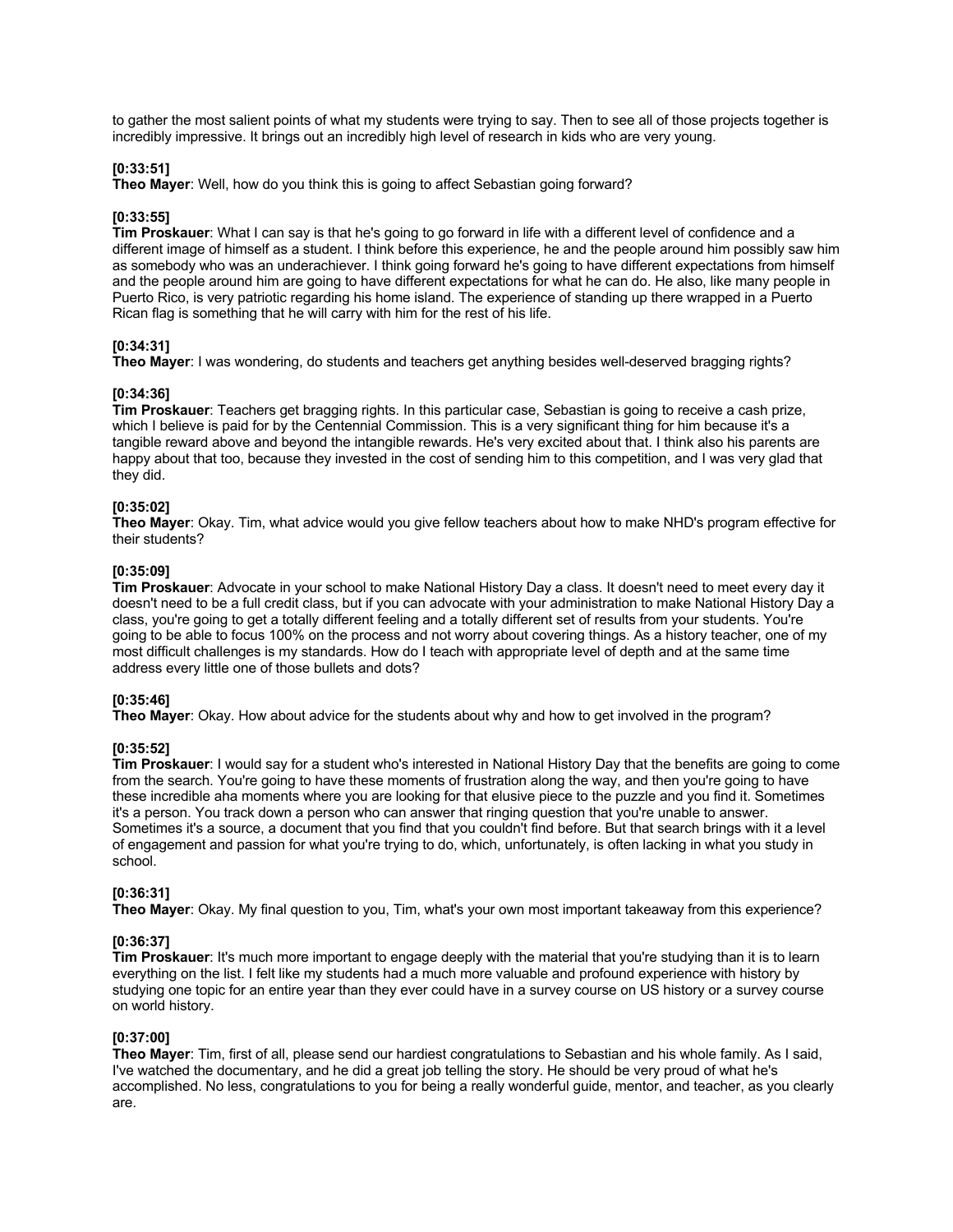#### **[0:37:20]**

**Tim Proskauer**: Well, thank you. It was a very rewarding process.

#### **[0:37:23]**

**Theo Mayer**: Tim Proskauer is a teacher at Ramsey School in Aguadilla, Puerto Rico. His student, Sebastian Pizzini, a rising senior at Ramsey School, won the Senior Division World War I prize for his video documentary Temporary Heroes: African Americans in World War I. We have some links for you in the podcast notes, including to the documentary. That brings us to Articles and Posts where we select stories that you'll find in our weekly newsletter, The Dispatch. The Dispatch points to online articles with summary paragraphs and links, providing a really rich resource to World War I news and activities. Here are some selections from last week's issue. Community Project Leads to National WWI Memorial Donation from Lucinda Hinsdale Stone Chapter of the DAR. The effort to build the new National World War I Memorial in Washington, D.C. Has brought supporters from many different parts of the country. The stories they bring are extraordinary: their personal historical ties to World War I, their belief in remembering our veterans, their commitment to giving the lessons to future generations. Among the most extraordinary stories of support comes one from Kalamazoo County, Michigan, specifically from the Lucinda Hinsdale Stone Chapter of the Daughters of the American Revolution. Their members created a special project to mark the centennial of the end of the war. As a part of the project, they included a fundraiser aimed at helping build the memorial in the nation's capital. Read the interview with Elizabeth Kraatz, Vice Regent of the Lucinda Hinsdale Stone Chapter, for the full story. Raymond Kelly, former commissioner of the New York Police Department and Special Advisor to the US World War I Centennial Commission, Raymond Kelly penned a powerful OpEd in the New York Post for the July 4th edition about the new National World War I Memorial in Washington, D.C. In the editorial, Kelly notes that, "More than 100 years after the end of that brutal, searing conflict, the Americans who laid down their lives in Europe have yet to be honored with a memorial in the nation's capital worthy of their sacrifice." Read Kelly's entire editorial and call to action for all Americans. Professors dig through history to prove World War I hero deserves a Medal of Honor. Sergeant William Butler served with the renowned all-black 369th Infantry Regiment during World War I. His heroism made headlines after he rescued five Americans who had been taken prisoners, while killing at least five enemy. The 369th got a parade on their return, and Butler received the Distinguished Service Cross plus France's highest military honor, but not the US Medal of Honor. In a CBS TV News interview, Professor Jeffrey Sammons of New York University said that that's largely because of a concerted and well-documented effort by senior white officers to denigrate the performance of black soldiers. Sammons has joined forces with Professor Timothy Westcott of Park University in Missouri as a part of the World War I Valor Medals Review initiative to right what many see as a terrible wrong. Read the entire CBS interview and watch the video to learn more about the Valor Medals Review initiative. Camp Sherman versus the Mound City Earthworks in Ohio. The Scioto Valley in South Central Ohio is home to numerous important Pre-Contact American Indian earthworks. The visible heritage of Ohio's Pre-Contact American Indians are the mounds and the earthworks that dot the landscape in Southern Ohio. 100 years ago, the Mound City Earthworks were partially destroyed by Camp Sherman, a World War I cantonment. Read the entire article by Paul LaRue of the Ohio World War I Centennial Committee and learn more about the conflict between war preparation and historical preservation during World War I. Access the full-length version of all these amazing stories and more through the summary paragraph and links that you'll find in our weekly Dispatch newsletter. It's easy to subscribe to this wonderful free weekly guide at ww1cc.org/subscribe, or follow the link in the podcast notes. That wraps up episode number 131 of the award-winning World War I Centennial News, the Doughboy Podcast. Thank you for listening. We want to thank our great guests, talented crew, and supporters, including Sabin Howard, the sculptor for the National World War I Memorial in Washington, D.C., Tim Proskauer, teacher and mentor for students at Ramsey School in Puerto Rico. Thanks to Mac Nelsen and Tim Crowe, our interview editing team, Juliette Cowall, the line producer for the show, David Kramer for his special report, JL Michaud for research and web support. I'm Theo Mayer, your producer and host. The US World War I Centennial Commission was created by Congress to honor, commemorate, and educate about World War I. The commission's programs have been to inspire a national conversation and awareness about World War I. They brought the lessons of 100 years ago to today's educators, their classrooms, and the public. They've helped to restore World War I memorials in communities of all sizes across the country, and they're building America's National World War I Memorial in Washington, D.C. We want to thank the commission's founding sponsor, the Pritzker Military Museum & Library, as well as our other sponsors, the Starr Foundation and the Doughboy Foundation. The podcast and a full transcript of the show can be found on our website at ww1cc.org/cn. You'll find World War I Centennial News, the Doughboy Podcast, in all the places you get your podcast, even on YouTube, asking Siri, or using your smart speaker by saying, "Play WW1 Centennial News Podcast." The commission's Twitter and Instagram handles are both @WW1CC. We're on Facebook at WW1 Centennial. Thank you for joining us again. Don't forget, you can help keep the story alive for America by contributing to the National World War Memorial in Washington, D.C., which will stand to tell the story for generations to come. Just text the letters WWI or WW1 to the phone number 91999. Please make a donation of any size.

**[0:44:41]**